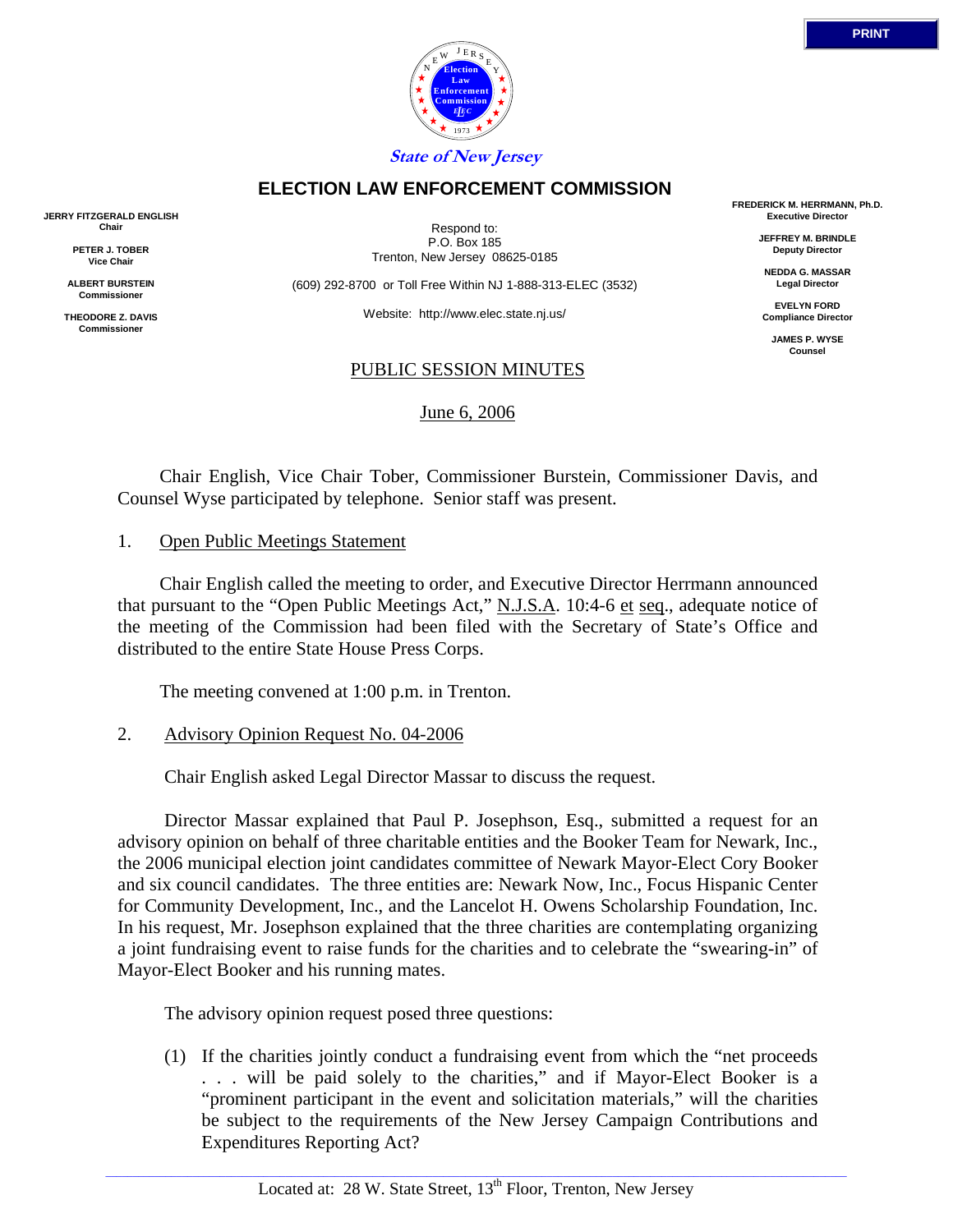# Public Session Minutes June 6, 2006 Page 2

- (2) Will contributions to the event be subject to the limits and prohibitions of the Act?
- (3) May the Booker Team for Newark provide technical, staff, and financial assistance to the charities that are organizing the fundraising event?

Legal Director Massar explained the responses recommended by staff:

- (1) As long as all proceeds of the joint fundraising event are distributed to the charities and none of the proceeds are distributed to the Booker Team or used to make contributions to candidates or for any political communications or other such purpose, the charities are not subject to the requirements of the Act.
- (2) Similarly, as long as all proceeds of the joint fundraising event are distributed to the charities and none are used to make political contributions or for other political purposes, the contributions to the joint fundraising event described by Mr. Josephson are not subject to the limits and prohibitions of the Act.
- (3) The Booker Team may provide technical, staff, and financial assistance to the charities, subject to the reporting requirements of the Act.

Director Massar advised the Commissioners that Mr. Josephson was present.

Chair English asked Mr. Josephson to comment.

 Mr. Josephson indicated that he had nothing to add because he believed that Director Massar had represented the issues accurately.

Chair English asked about precedent.

 Legal Director Massar indicated that several past advisory opinions provided guidance in responding to the three questions. In Advisory Opinion 03-1996, the Commission considered the plans of a group of individuals to hold a birthday party for an elected officeholder where half of the ticket price to the birthday party was to be used to cover the expenses of the event, and the other half was to be given to the officeholder as a personal gift. The Commission concluded that the event was outside the scope of the Act because no proceeds were to be contributed to a candidate or other political entity.

 Staff also relied upon Advisory Opinion 08-1994, where the Commission examined the circumstances under which an event conducted by a neighborhood association might become a reportable contribution under the Act. In that opinion, the Commission applied a twoprong test, articulated in Orloski v. Federal Election Commission, 795 F.2d 156 (2d Cir., 1986), to determine whether or not an event was subject to reporting pursuant to the Federal Election Campaign Act. Staff suggested that the Commission similarly examine whether or not there was any communication expressly advocating the election of the appearing candidate or any solicitation of campaign contributions. In the absence of those factors, staff recommended that the charitable joint fundraising event should not be characterized as activity subject to the Act.